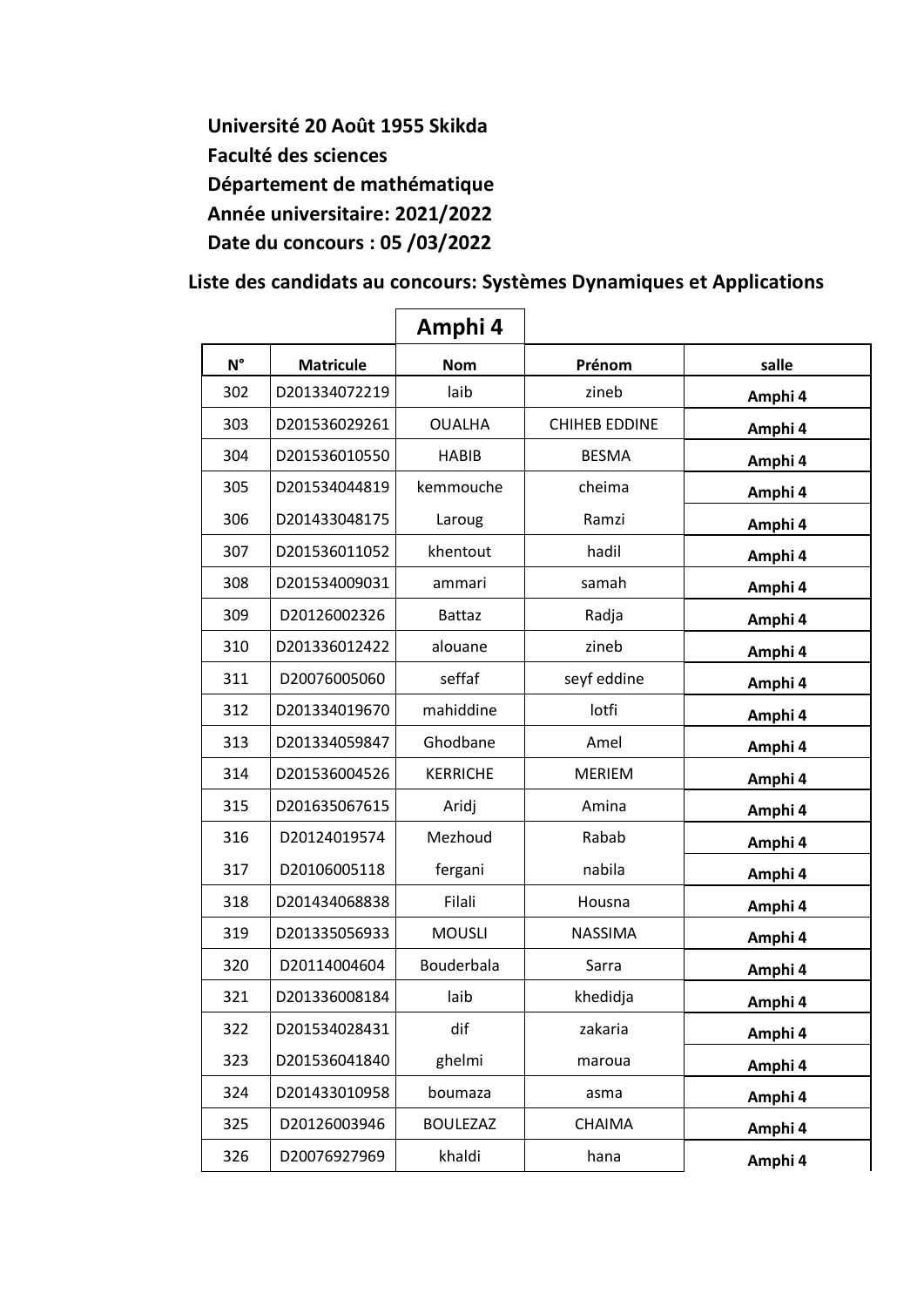| 327 | D201636032955 | sellami        | halla                | Amphi 4 |
|-----|---------------|----------------|----------------------|---------|
| 328 | D20106015225  | <b>BOUZAIB</b> | YASSER               | Amphi 4 |
| 329 | D20106002048  | <b>HAMADA</b>  | <b>NEDJOUA</b>       | Amphi 4 |
| 330 | D201436001798 | <b>TSABET</b>  | <b>IMAN</b>          | Amphi 4 |
| 331 | D201336004701 | Gharbi         | souaad               | Amphi 4 |
| 332 | D201536036010 | Laabassi       | <b>Belaid</b>        | Amphi 4 |
| 333 | D201436010174 | menacer        | wassila              | Amphi 4 |
| 334 | D201336007269 | gres           | besma                | Amphi 4 |
| 335 | D20114066027  | Boudarbane     | Roqiya               | Amphi 4 |
| 336 | D20126028833  | Drouiche       | <b>Mohamed Sabri</b> | Amphi 4 |
| 337 | D201434033712 | Moussa         | Amine                | Amphi 4 |
| 338 | D201339020054 | Madni          | Ismail               | Amphi 4 |
| 339 | D201536018468 | LAKKAICHI      | <b>SABIRA</b>        | Amphi 4 |
| 340 | D201436005950 | amel           | elbahi               | Amphi 4 |
| 341 | D201533058443 | chekirou       | asma                 | Amphi 4 |
| 342 | D201437018600 | belhadef       | ahlem                | Amphi 4 |
| 343 | D20124005494  | chouchane      | younes               | Amphi 4 |
| 344 | D201436038171 | chabane        | roumayssa            | Amphi 4 |
| 345 | D201336032553 | belbouzi       | at tahir             | Amphi 4 |

## **Liste des candidats au concours: Systèmes Dynamiques et Applications**

|     |               | <b>Salle</b>     |                    |                     |
|-----|---------------|------------------|--------------------|---------------------|
|     |               | 37               |                    |                     |
| 346 | D20096013530  | amel             | moumene            | Salle <sub>37</sub> |
| 347 | D201636020954 | sala             | rayanne            | Salle <sub>37</sub> |
| 348 | D201436048136 | djedai bahroun   | amel               | Salle <sub>37</sub> |
| 349 | D201636004402 | <b>MAKHLOUF</b>  | <b>BESMA</b>       | Salle <sub>37</sub> |
| 350 | D201436025403 | <b>BAHADI</b>    | ABIR NOUR EL ISLAM | Salle <sub>37</sub> |
| 351 | D201535008227 | <b>ZAIGOUCHE</b> | YOUCEF HAMZA       | Salle <sub>37</sub> |
| 352 | D201334047124 | medjdoub         | nadjella           | Salle <sub>37</sub> |
| 353 | D20116028069  | amari            | nassira            | Salle <sub>37</sub> |
| 354 | D20083046735  | SOUICI           | Alima              | Salle <sub>37</sub> |
| 355 | D201436002597 | khelifi          | marwa              | Salle <sub>37</sub> |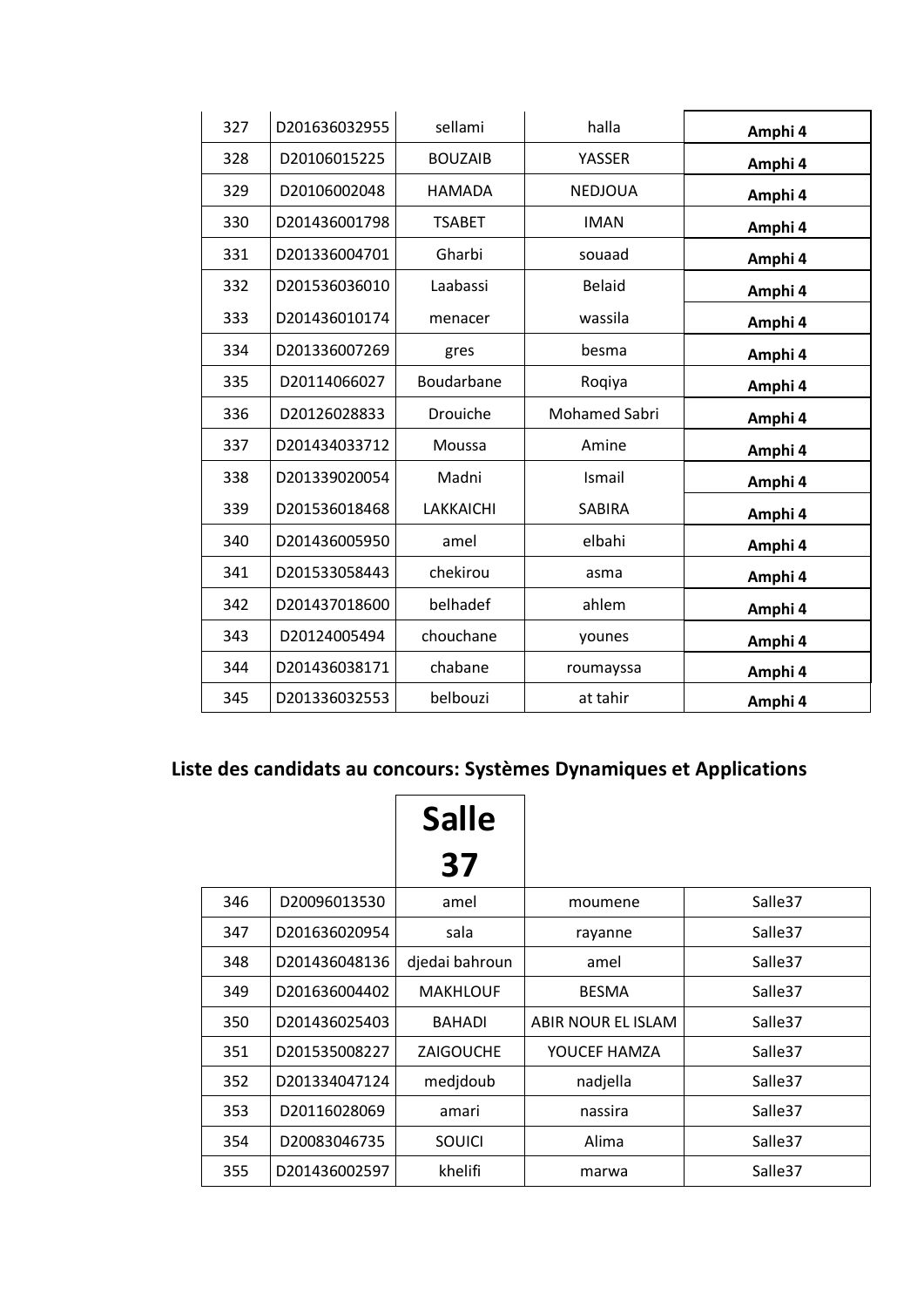| 356 | D20164053019  | Facih           | Amin   | Salle <sub>37</sub> |
|-----|---------------|-----------------|--------|---------------------|
| 357 | D20126011749  | <b>BOUCETTA</b> | selma  | Salle <sub>37</sub> |
| 358 | D201436003126 | Lazeghed        | Faten  | Salle <sub>37</sub> |
| 359 | D20166015225  | <b>BOUZAIB</b>  | YASSER | Salle <sub>37</sub> |
| 360 | D20124073022  | belkessour      | sara   | Salle <sub>37</sub> |

#### **Liste des candidats au concours: Systèmes Dynamiques et Applications**

|     |               | <b>Salle</b><br>38 |               |                     |
|-----|---------------|--------------------|---------------|---------------------|
|     |               |                    |               |                     |
| 361 | D201636013661 | Adjerime           | Messaouda     | Salle38             |
| 362 | D201533069832 | <b>BELALMI</b>     | <b>HADJER</b> | Salle38             |
| 363 | D201334037357 | chouat             | islam         | Salle38             |
| 364 | D201536033121 | reffad             | saber         | Salle <sub>38</sub> |
| 365 | D201536037723 | khettate           | fatma yousra  | Salle <sub>38</sub> |
| 366 | D201536009106 | bouchoucha         | amira         | Salle38             |
| 367 | D20106041703  | Kermiche           | Amina         | Salle38             |
| 368 | D201536002230 | <b>BOUYAHIA</b>    | Achouak       | Salle38             |
| 369 | D201536018134 | lamri              | soumia        | Salle38             |
| 370 | D201534025921 | <b>ALIOUAT</b>     | ABDELHAQ      | Salle38             |
| 371 | D201534021825 | <b>GHRIEB</b>      | LATTRA        | Salle <sub>38</sub> |
| 372 | D201436019386 | Zerkout            | Aymen         | Salle38             |
| 373 | D20066019955  | bendjeddou         | meriem        | Salle38             |
| 374 | D201536012594 | <b>BOUMAZA</b>     | <b>IMANE</b>  | Salle <sub>38</sub> |

### **Liste des candidats au concours: Systèmes Dynamiques et Applications**

|     |               | <b>Salle</b>    |              |                     |
|-----|---------------|-----------------|--------------|---------------------|
|     |               | 39              |              |                     |
| 375 | D201334069702 | boudjemline     | amina        | Salle <sub>39</sub> |
| 376 | D201333041282 | boutafenouchat  | hadjer       | Salle <sub>39</sub> |
| 377 | D201334069850 | Rouibeh         | Randa        | Salle <sub>39</sub> |
| 378 | D201434073611 | boulmis         | nourelhouda  | Salle <sub>39</sub> |
| 379 | D201533058143 | <b>GUERDOUH</b> | Amina        | Salle <sub>39</sub> |
| 380 | D20059075106  | ALI-ZOUI        | <b>IMANE</b> | Salle <sub>39</sub> |